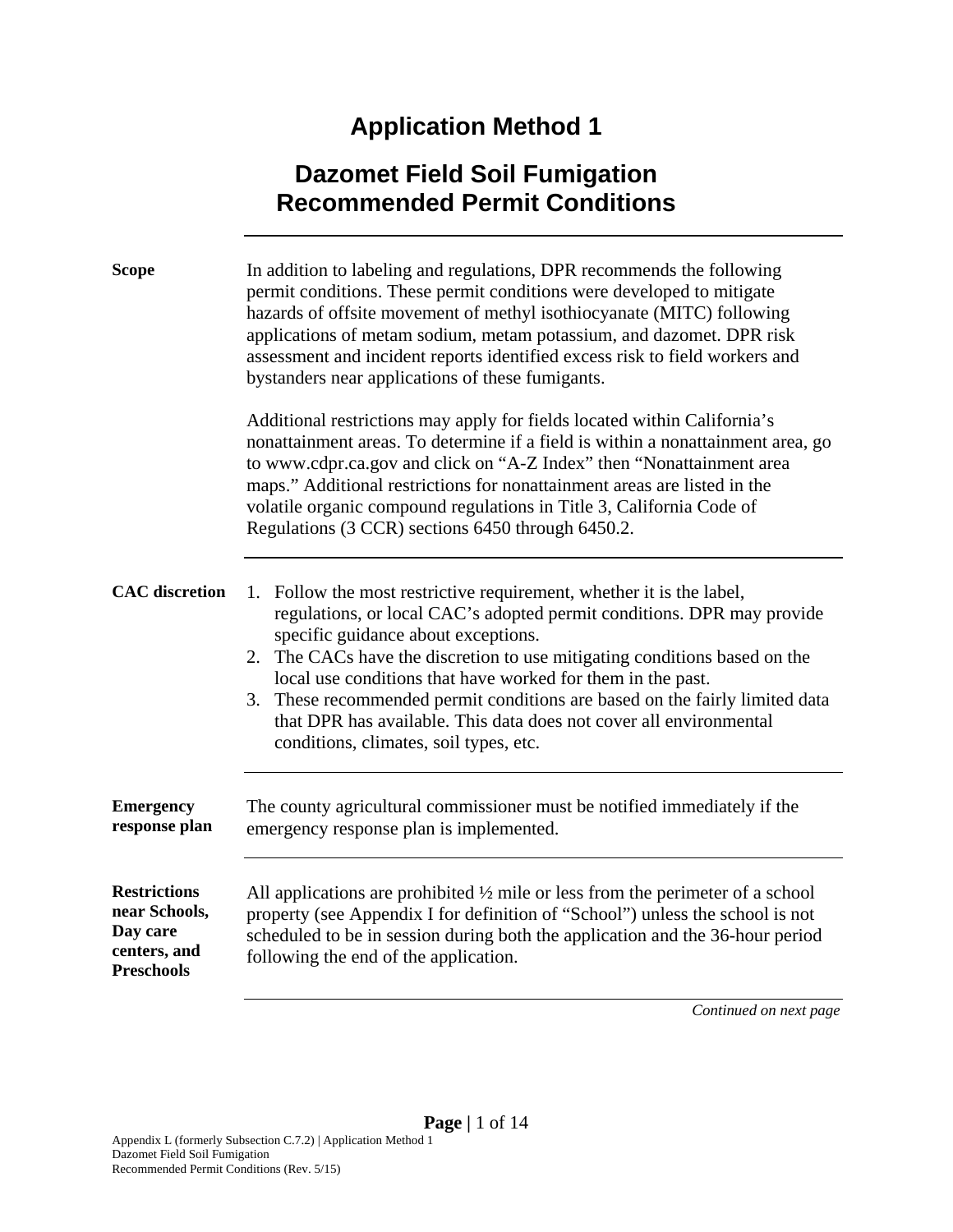| <b>Application</b><br>method<br>requirements                                                    | The following requirements apply to all applications of dazomet:<br>1. All application equipment must be inspected immediately prior to use to<br>assure it is in good working condition.<br>2. All irrigation equipment that will be used for post-application water<br>treatments (see Appendix I for definition of "Post-Application Water"<br>Treatment") must be inspected and tested prior to beginning the<br>application to assure it is in good working condition.<br>3. Tarps are not permitted in lieu of post-application watering.<br>Application block size is limited to a maximum of 40 acres within a<br>4.<br>24-hour period. |
|-------------------------------------------------------------------------------------------------|-------------------------------------------------------------------------------------------------------------------------------------------------------------------------------------------------------------------------------------------------------------------------------------------------------------------------------------------------------------------------------------------------------------------------------------------------------------------------------------------------------------------------------------------------------------------------------------------------------------------------------------------------|
| <b>Offsite</b><br>movement<br>suppression<br>requirements:<br>emergency<br>response<br>measures | For all dazomet applications, the certified applicator supervising the<br>application must verify that the operator of the property to be fumigated has<br>the capability to respond to offsite movement of MITC. The specific<br>capability required is shown in Tables 1 and 2. The supervising certified<br>applicator must document that capability in the Emergency Response Plan<br>located in the Fumigation Management Plan:                                                                                                                                                                                                            |

#### **Table 1. Required Capability to Suppress Offsite Movement Near "Schools"**

| <b>Distance to Perimeter of Nearest</b><br><b>School* Property</b>                               | <b>Water Treatment Requirements</b>                                                                                |
|--------------------------------------------------------------------------------------------------|--------------------------------------------------------------------------------------------------------------------|
| $\frac{1}{2}$ mile or less and school is<br>scheduled to be in session                           | Application prohibited                                                                                             |
| Greater than $\frac{1}{2}$ mile and up to 1<br>mile, and school is scheduled to be<br>in session | Irrigation equipment and water<br>available for 48 hours<br>post-application                                       |
|                                                                                                  | Exception: May substitute 3-inch<br>soil cap if:<br>Water is not available, and<br>Application is bedded or strip. |

\*See Appendix I for definition of "School"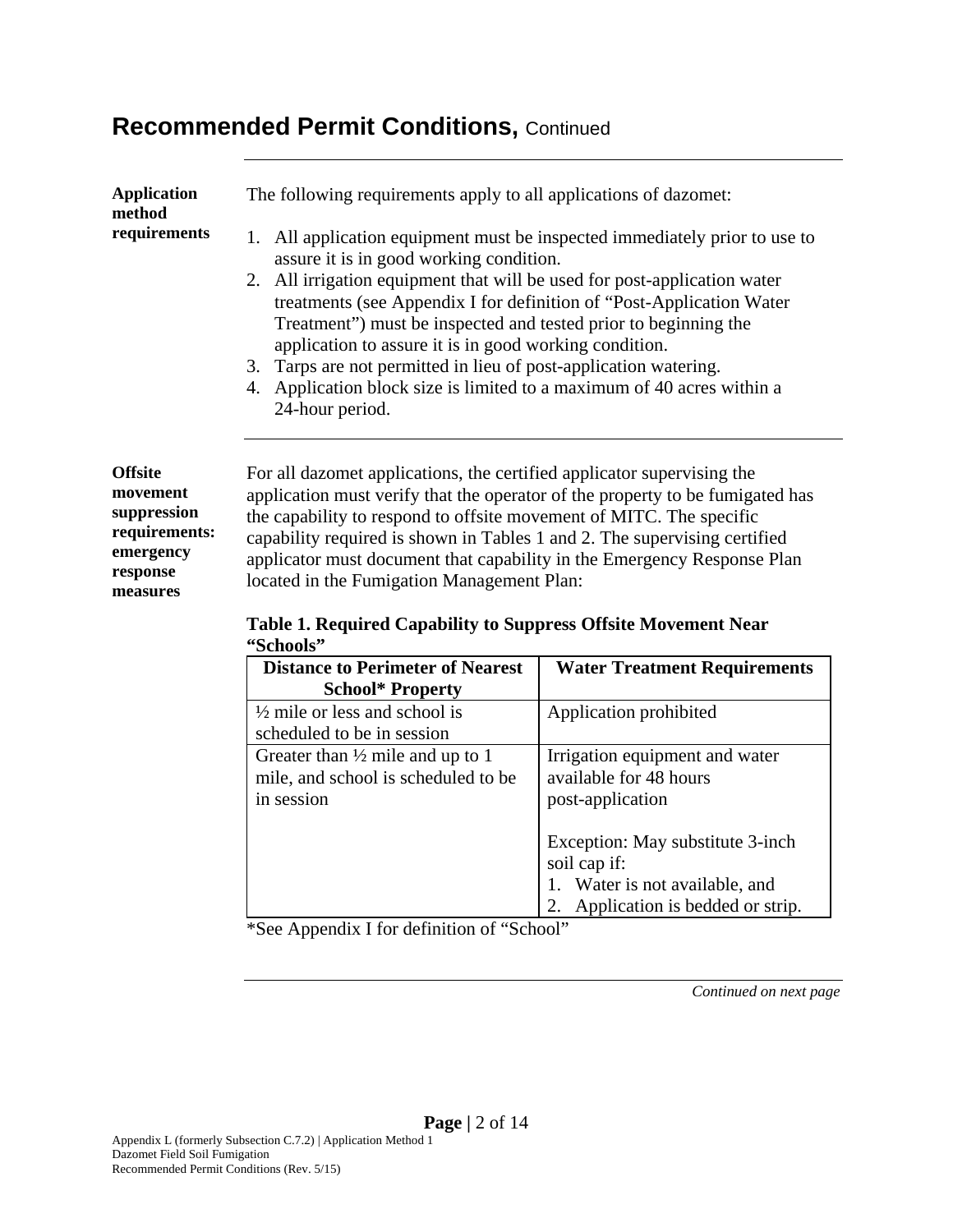| <b>Offsite</b> |
|----------------|
| movement       |
| suppression    |
| requirements:  |
| emergency      |
| response       |
| measures       |
| (continued)    |

### **Table 2. Required Capability to Suppress Offsite Movement Near "Occupied Structures" or "Bystander Areas"**

| Occupicu structures of Dystanuer Areas                                                     |                                                                                                                             |
|--------------------------------------------------------------------------------------------|-----------------------------------------------------------------------------------------------------------------------------|
| <b>Distance to Perimeter of Nearest</b><br><b>Occupied Structure or Bystander</b><br>Area* | <b>Water Treatment Requirements</b>                                                                                         |
| $\frac{1}{4}$ mile or less                                                                 | Irrigation equipment and water<br>available for 48 hours<br>post-application                                                |
|                                                                                            | Exception: May substitute 3-inch<br>soil cap if:<br>1. Water is not available, and<br>2. Application is bedded or strip.    |
| Greater than $\frac{1}{4}$ mile up to 1 mile                                               | Irrigation equipment and water<br>available for 24 hours<br>post-application                                                |
|                                                                                            | Exception: May substitute 3-inch<br>soil cap if:<br>1. Water is not available, and<br>Application is bedded or strip.<br>2. |
| Greater than 1 mile                                                                        | Not required                                                                                                                |

\* See Appendix I for definitions of "Occupied Structure" and "Bystander Area"

- 1. When planning to use water to suppress offsite movement, the certified applicator supervising the application must select, and document in the Emergency Response Plan located in the Fumigation Management Plan, a combination of water quantity, irrigation rate, and duration that meets all three of the following specifications:
	- total quantity of 0.20–0.40 inches of water over the treatment site,
	- irrigation delivery rate of 0.15–0.25 inches per hour, and
	- irrigation duration of 2–3 hours.

The ranges of 0.20–0.40 inches of water and 0.15–0.25 inches per hour allow the CAC to determine the amount of water required based on local conditions such as soil type and moisture content, and air and soil temperature at the time of application.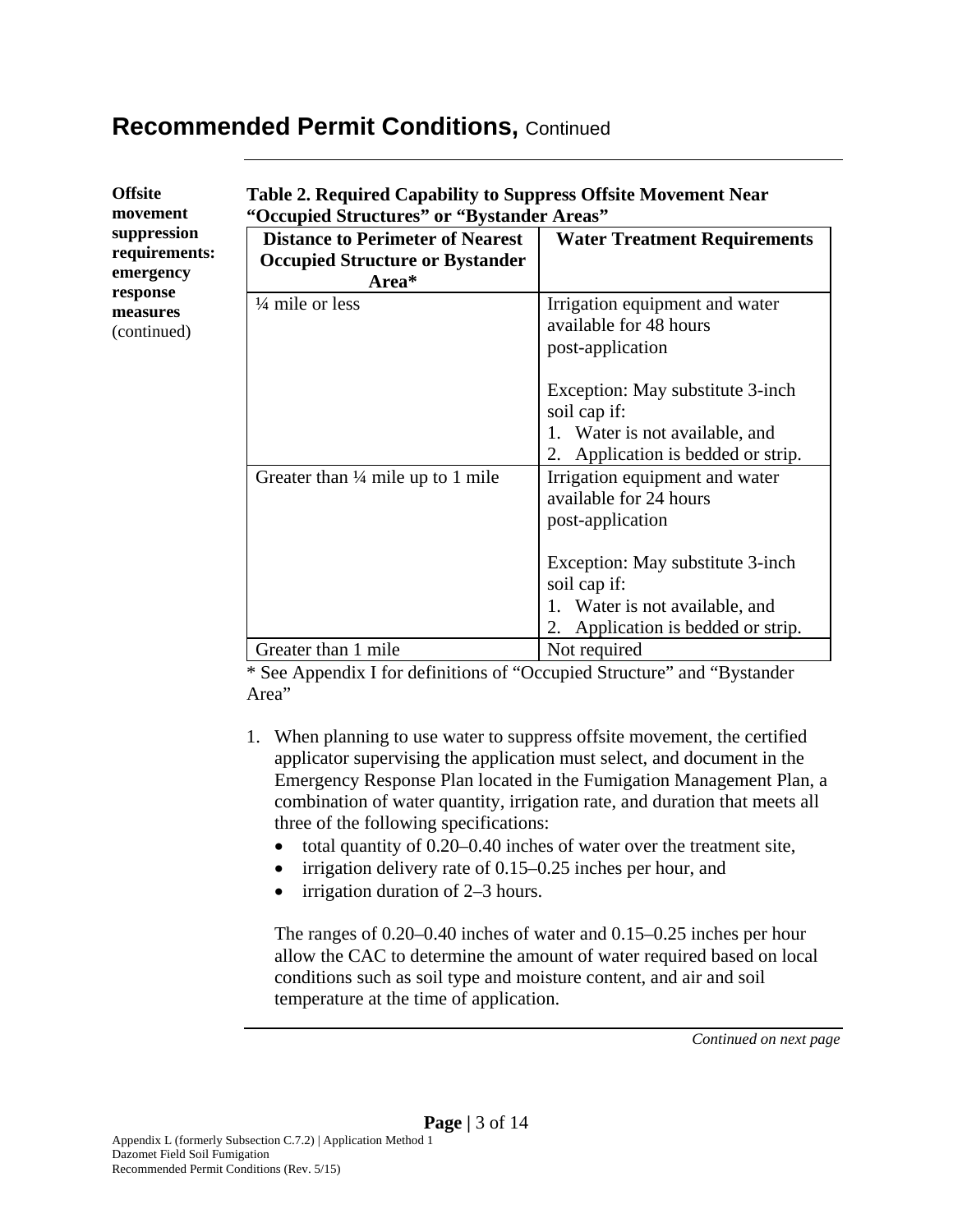| <b>Offsite</b><br>movement<br>suppression<br>requirements:<br>emergency<br>response<br>measures<br>(continued) | 2. Follow the application site monitoring requirements under "Application"<br>Site Monitoring Requirements" detailed later in these permit conditions.<br>Whenever offsite movement of MITC is detected, cease the application (if<br>3.<br>still underway) and initiate the Emergency Response Plan indicated in the<br>Fumigation Management Plan.<br>The county agricultural commissioner must be notified immediately if the<br>4.<br>emergency response plan is implemented.<br>5. Obtain authorization from the CAC prior to restarting any application that<br>has been ceased due to a response.                                                                                                                                                                                                                                                                                                                                                                                                                                                                                                                                                                                                        |  |  |
|----------------------------------------------------------------------------------------------------------------|-----------------------------------------------------------------------------------------------------------------------------------------------------------------------------------------------------------------------------------------------------------------------------------------------------------------------------------------------------------------------------------------------------------------------------------------------------------------------------------------------------------------------------------------------------------------------------------------------------------------------------------------------------------------------------------------------------------------------------------------------------------------------------------------------------------------------------------------------------------------------------------------------------------------------------------------------------------------------------------------------------------------------------------------------------------------------------------------------------------------------------------------------------------------------------------------------------------------|--|--|
| Permit<br>application                                                                                          | Permit applications must include a map of all "occupied structures" and<br>"bystander areas" (see Appendix I for definitions of "Occupied Structure" and<br>"Bystander Area") within 1/2 mile of the fumigation site and all schools within<br>1 mile of the fumigation site.                                                                                                                                                                                                                                                                                                                                                                                                                                                                                                                                                                                                                                                                                                                                                                                                                                                                                                                                   |  |  |
| Notice of intent                                                                                               | The Notice of Intent (NOI) is required to be submitted at least 48 hours<br>1.<br>prior to the start of fumigation.<br>2. In addition to information required in 3 CCR section 6434(b), the<br>following information must be submitted with the NOI:<br>The number of application blocks to be treated and acreage of each<br>٠<br>application block.<br>The time (within a 12-hour window) that each application is scheduled<br>٠<br>to commence. If the application fails to commence within the 12-hour<br>window, a new NOI is required, but another 48-hour waiting period<br>would not be needed unless required by the CAC.<br>The method of post-application treatment to be used to suppress<br>offsite movement, including number of post-application water<br>treatments, if applicable.<br>The buffer zone size and buffer zone duration if longer than required<br>by the label.<br>The certified applicator's 24-hour contact telephone number.<br>Written agreement(s) required by labeling to allow the buffer zone to<br>extend onto any areas not under the control of the owner of the<br>application block, if applicable. (Attach these agreements to the<br>Fumigation Management Plan.) |  |  |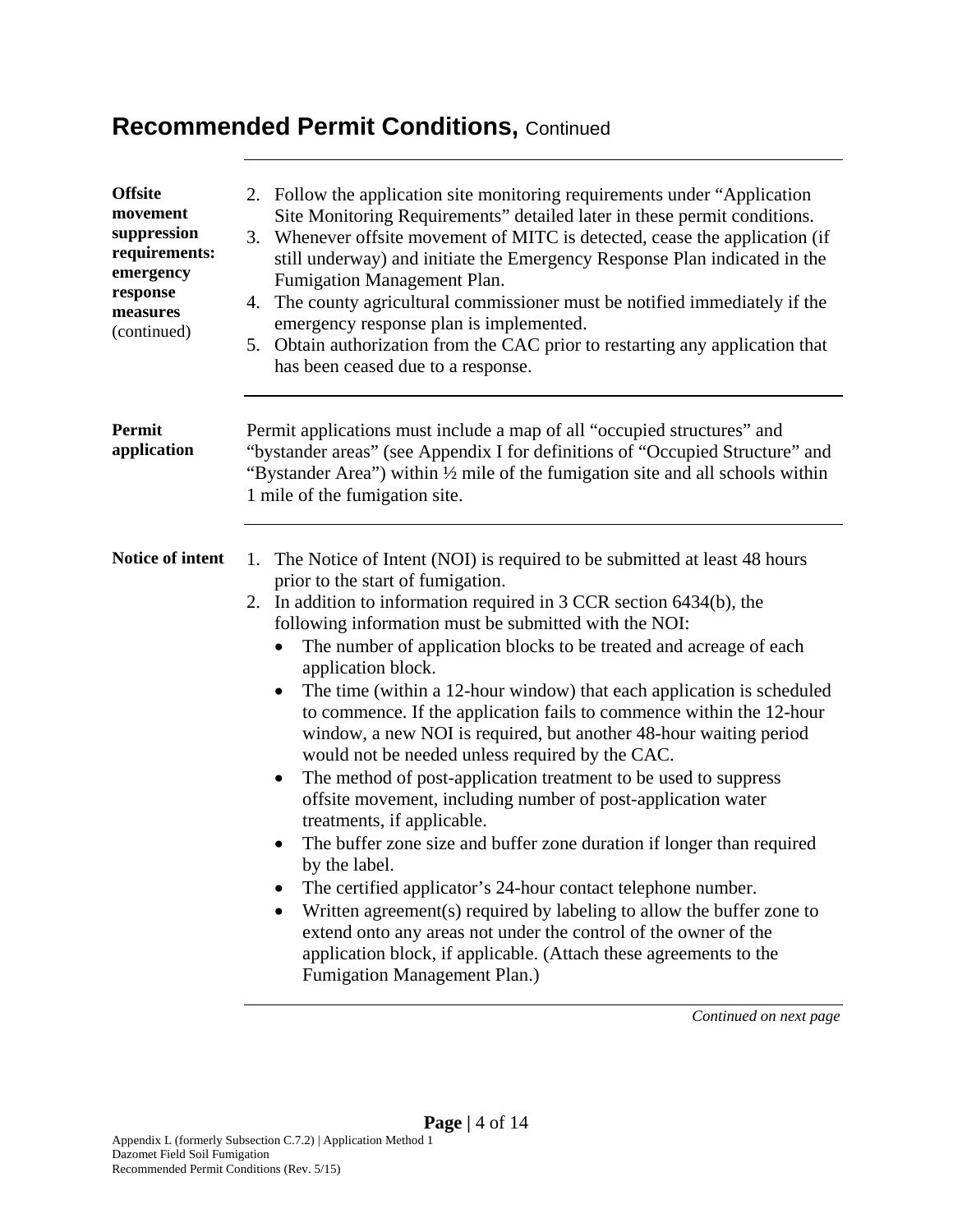| Notice of intent<br>(continued) | Proof that sufficient water is available for application, post-application<br>water treatment, and offsite movement suppression requirements.<br>(Also attach to Fumigation Management Plan.)<br>Proof of sufficient soil, if soil capping can be used in lieu of water for<br>$\bullet$<br>the offsite movement suppression requirements. (Also attach to<br>Fumigation Management Plan.)<br>Include the map required for Fumigation Management Plan in the<br>NOI.                                                                                                                                                                                                                                                                                                                                                                                                                                                                                                                                                                                                                                                                                                                                                                                                                                                                                                                                      |  |  |
|---------------------------------|-----------------------------------------------------------------------------------------------------------------------------------------------------------------------------------------------------------------------------------------------------------------------------------------------------------------------------------------------------------------------------------------------------------------------------------------------------------------------------------------------------------------------------------------------------------------------------------------------------------------------------------------------------------------------------------------------------------------------------------------------------------------------------------------------------------------------------------------------------------------------------------------------------------------------------------------------------------------------------------------------------------------------------------------------------------------------------------------------------------------------------------------------------------------------------------------------------------------------------------------------------------------------------------------------------------------------------------------------------------------------------------------------------------|--|--|
| <b>Application</b><br>timing    | Dazomet applications must start no earlier than 1 hour after sunrise.<br>Applications must be completed in time to allow incorporation and<br>post-application water treatment to begin no later than 1 hour before sunset.                                                                                                                                                                                                                                                                                                                                                                                                                                                                                                                                                                                                                                                                                                                                                                                                                                                                                                                                                                                                                                                                                                                                                                               |  |  |
| <b>Buffer zones</b>             | 1. Label buffer zone credits are not allowed.<br>Tables<br>2.<br>Use buffer zone tables 1, 2, and 3 to determine the buffer zone<br>distance based on application type.<br>For greenhouse applications, please refer to the buffer zone table on<br>٠<br>the product label to determine buffer zone distance.<br>For mechanically incorporated dazomet applications to golf course<br>fairways that meet dimension requirements described on the product<br>label (length of application area is twice the distance of the width),<br>please refer to buffer zone Table 2. If the application area does not<br>meet these size requirements, please refer to buffer zone Table 1 in<br>these permit conditions.<br>If the buffer zone tables do not capture the specific acreage or<br>$\bullet$<br>application rate, round up to the nearest acre or rate.<br>3. Permission for adjoining properties<br>When the buffer zone of an application block extends onto an area not<br>under the control of the owner of the application block, a written<br>agreement must be submitted with the NOI and attached to the<br>Fumigation Management Plan.<br>If the written agreement is not included in the NOI, the buffer zone<br>٠<br>cannot encroach beyond the property line of such areas (residential<br>areas, occupied structures, publicly owned parks, etc., as described on<br>the product label). |  |  |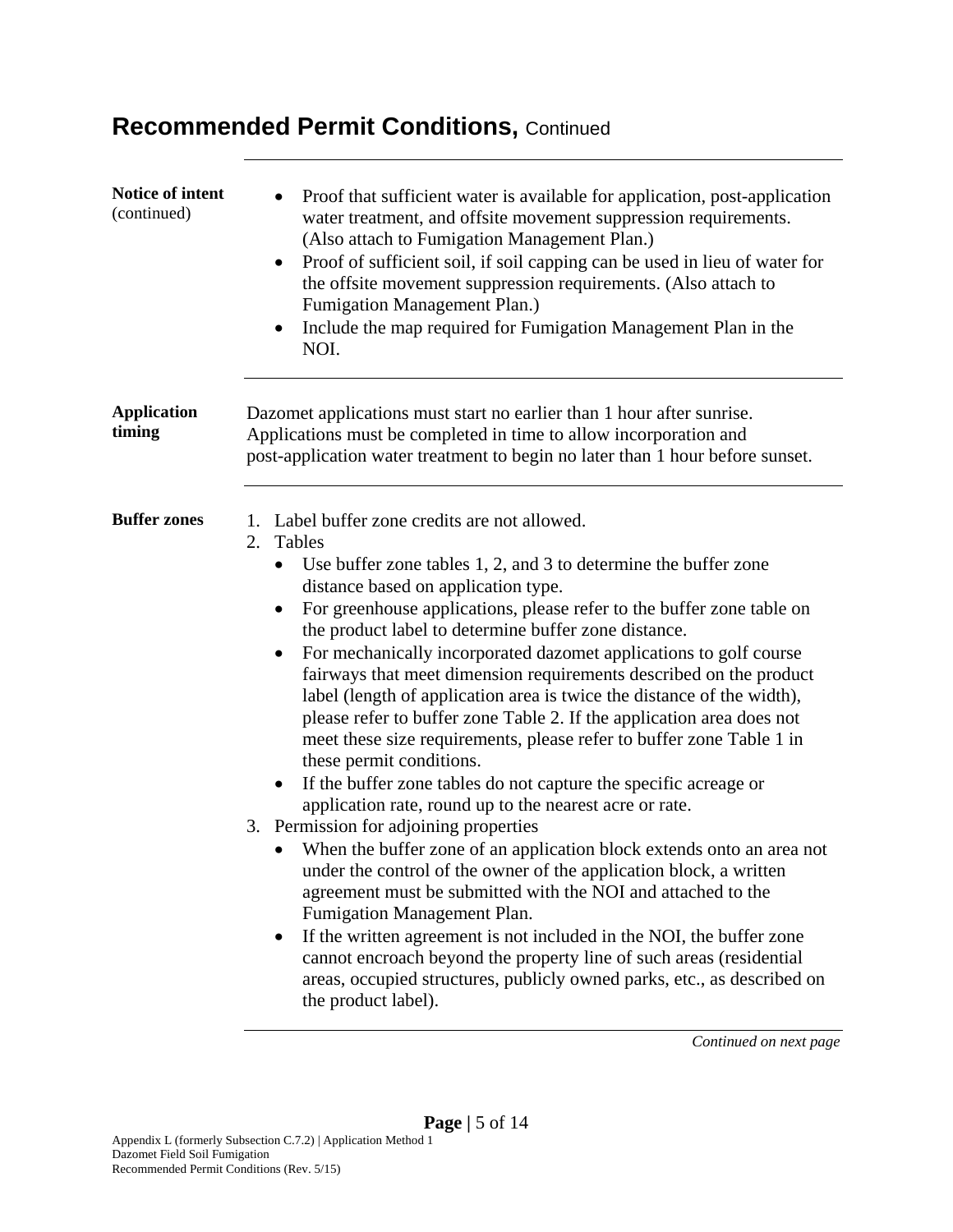| <b>Application site</b><br>monitoring<br>requirements | 1. General Requirements<br>Monitoring information must be recorded on the form "Monitoring<br>During Application (Field Fumigation) DPR-ENF-223" or an<br>equivalent form and attached to the Post-Application Summary.<br>If monitoring indicates a change that could result in offsite movement<br>$\bullet$<br>(e.g., increased or greatly decreased wind speed, change in wind<br>direction toward occupied structures) the certified applicator<br>supervising the application must be ready to carry out the<br>requirements described in the Emergency Response Plan located in<br>the Fumigation Management Plan.<br>Application site monitoring as described in this permit condition is<br>$\bullet$<br>separate from the "Fumigant Site Monitoring" option of the<br>"Emergency Preparedness and Response Measures" specified on the<br>label, and must be conducted for each application.<br>Whenever "Emergency Preparedness and Response Measures" are<br>$\bullet$<br>triggered, and the "Fumigant Site Monitoring" option is selected, the<br>supervising certified applicator must ensure that the monitoring is<br>conducted as follows:<br>Monitoring must be done at the outer edge of the buffer zone.<br>Monitoring must be done in the direction of bystanders,<br>O<br>residences, and businesses, and in the direction that the wind is<br>blowing.<br>Monitoring must be done in all directions on calm days (see<br>$\circ$<br>Appendix I for definition of "Calm Day").<br>Person monitoring must have full olfactory capabilities (e.g.,<br>O<br>not impaired by allergies or colds).<br>2. Pre-Application<br>Monitor and document wind speed and direction, and soil and air<br>temperature at the application site immediately prior to application.<br>3. During Application<br>The following conditions must be monitored every hour until the<br>application is completed, recorded on the form "Monitoring During<br>Application (Field Fumigation) DPR-ENF-223" or an equivalent form<br>during the application, and attached to the Post-Application Summary:<br>$\circ$ |
|-------------------------------------------------------|----------------------------------------------------------------------------------------------------------------------------------------------------------------------------------------------------------------------------------------------------------------------------------------------------------------------------------------------------------------------------------------------------------------------------------------------------------------------------------------------------------------------------------------------------------------------------------------------------------------------------------------------------------------------------------------------------------------------------------------------------------------------------------------------------------------------------------------------------------------------------------------------------------------------------------------------------------------------------------------------------------------------------------------------------------------------------------------------------------------------------------------------------------------------------------------------------------------------------------------------------------------------------------------------------------------------------------------------------------------------------------------------------------------------------------------------------------------------------------------------------------------------------------------------------------------------------------------------------------------------------------------------------------------------------------------------------------------------------------------------------------------------------------------------------------------------------------------------------------------------------------------------------------------------------------------------------------------------------------------------------------------------------------------------------------------------------------------------------------------|
|                                                       | Wind speed and wind direction; and<br>Any unusual conditions observed at or adjacent to the<br>$\circ$<br>application site (e.g., odor, reported symptoms of exposure,<br>equipment failure, or spill).                                                                                                                                                                                                                                                                                                                                                                                                                                                                                                                                                                                                                                                                                                                                                                                                                                                                                                                                                                                                                                                                                                                                                                                                                                                                                                                                                                                                                                                                                                                                                                                                                                                                                                                                                                                                                                                                                                        |
|                                                       | Continued on next page                                                                                                                                                                                                                                                                                                                                                                                                                                                                                                                                                                                                                                                                                                                                                                                                                                                                                                                                                                                                                                                                                                                                                                                                                                                                                                                                                                                                                                                                                                                                                                                                                                                                                                                                                                                                                                                                                                                                                                                                                                                                                         |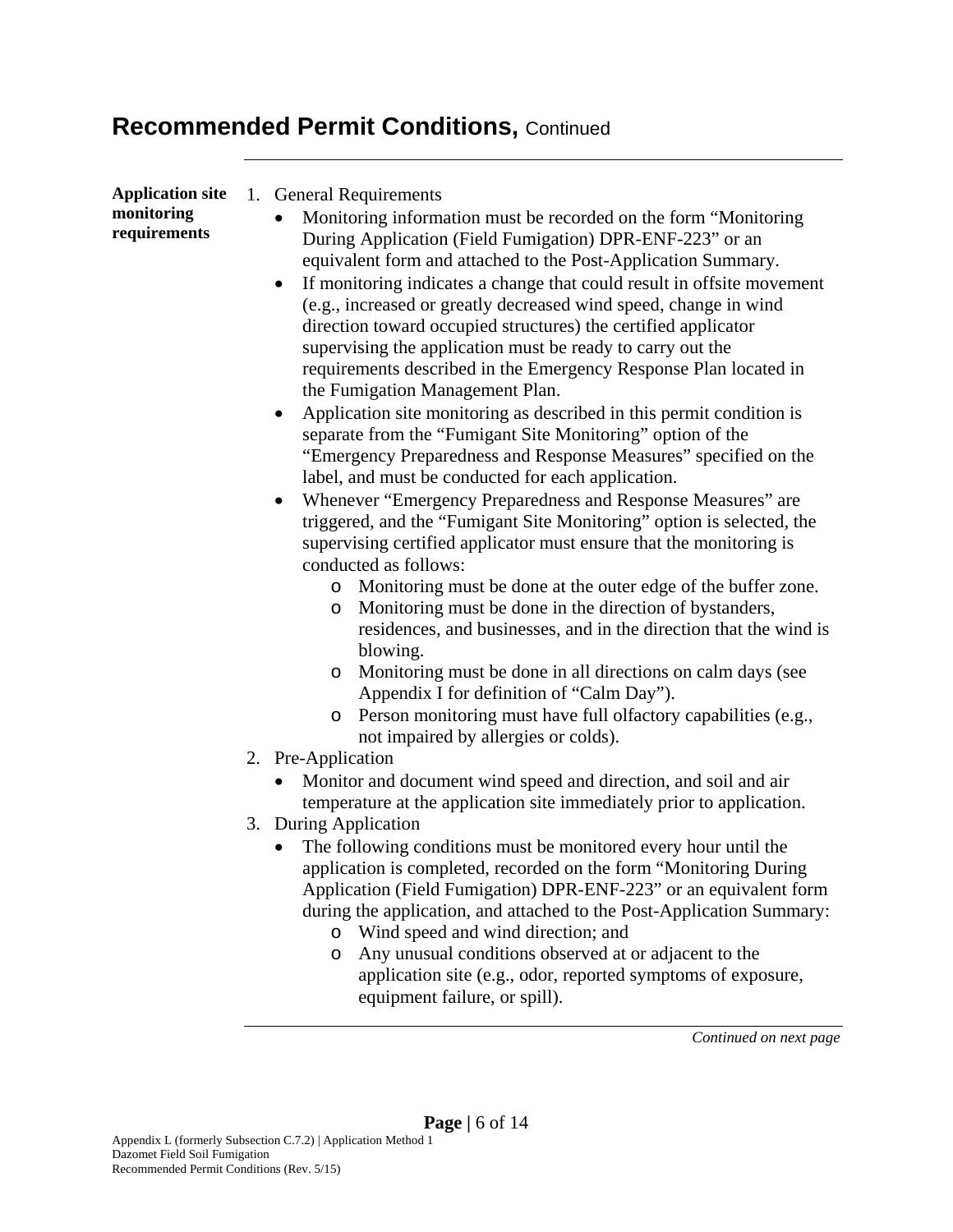**Application site monitoring requirements**  (continued)

#### 4. Post-application

- On the day of application, the certified applicator supervising the application must ensure that a trained handler is at the site continually from 1 hour before sunset through 1 hour after sunset, in addition to the periods required to conduct post-application monitoring. If the trained handler is an employee, he or she must have the authority to initiate the Emergency Response Plan whenever needed, or must be able to immediately contact the person who has that authority.
- Post-application field monitoring shall be conducted for 12 hours following application and recorded on form "Monitoring Post-Application DPR-ENF-224" or an equivalent form and attached to the Post-Application Summary. Specific monitoring requirements are shown in Tables 3 and 4:

|           | Table 3. Frequency of Post-Application Monitoring Required Near |  |
|-----------|-----------------------------------------------------------------|--|
| "Schools" |                                                                 |  |

| <b>Distance to Perimeter of Nearest</b>     | <b>Monitoring Requirements</b> |
|---------------------------------------------|--------------------------------|
| <b>School* Property</b>                     |                                |
| $\frac{1}{2}$ mile or less and school is    | Application prohibited         |
| scheduled to be in session                  |                                |
| Greater than $\frac{1}{2}$ mile and up to 1 | Every hour                     |
| mile, and school is scheduled to be         |                                |
| in session                                  |                                |

\*See Appendix I for definition of "School"

#### **Table 4. Frequency of Post-Application Monitoring Required Near "Occupied Structures" or "Bystander Areas"**

| <b>Distance to Perimeter of Nearest</b><br><b>Occupied Structure or Bystander</b><br>Area* | <b>Monitoring Requirements</b> |
|--------------------------------------------------------------------------------------------|--------------------------------|
| $\frac{1}{4}$ mile or less                                                                 | Every hour                     |
| Greater than $\frac{1}{4}$ mile                                                            | Every 2 hours                  |

\*See Appendix I for definitions of "Occupied Structure" and "Bystander Area"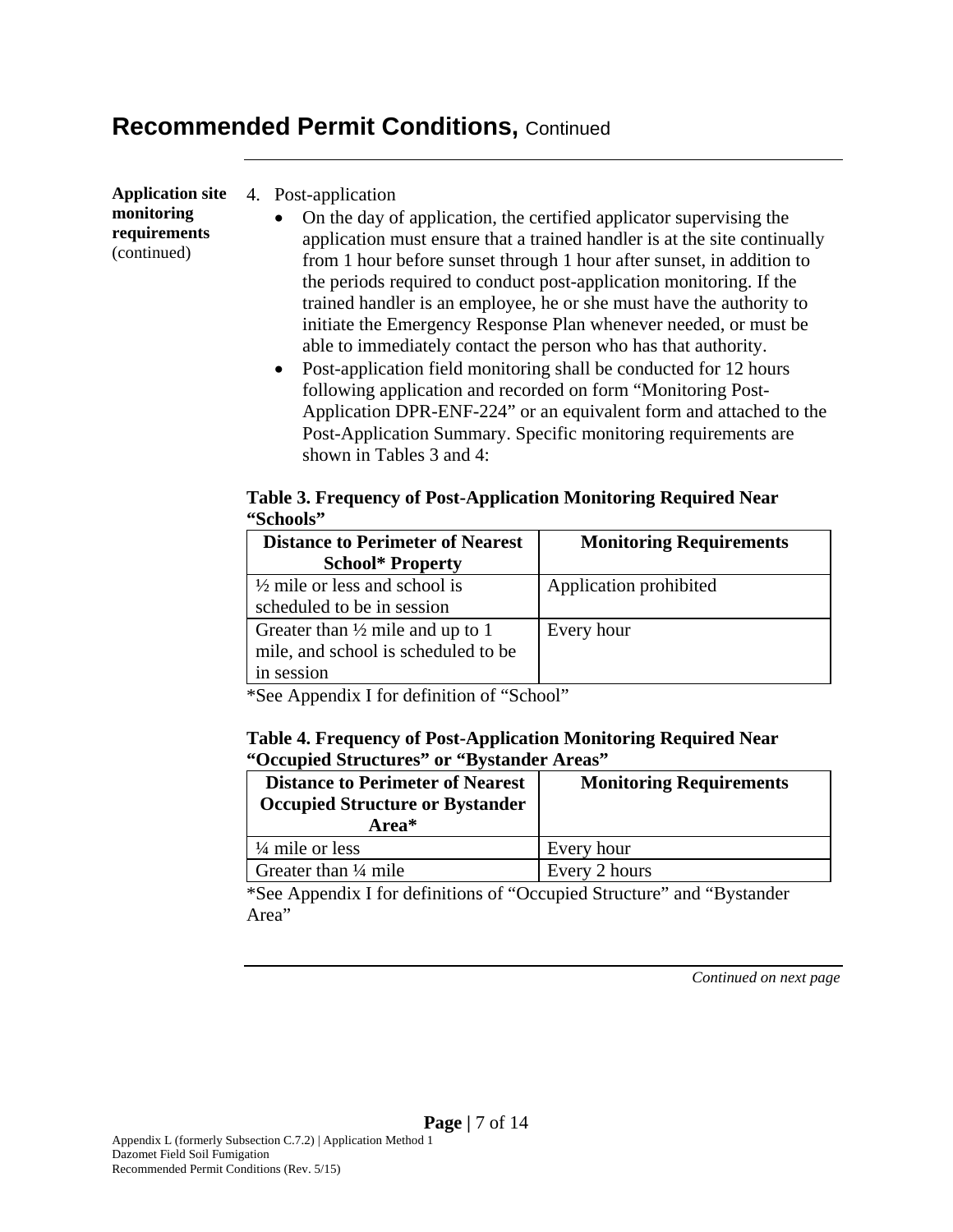| <b>Application site</b><br>monitoring<br>requirements<br>(continued) | Each time post-application monitoring is conducted, the following conditions<br>must be monitored and recorded:<br>Wind speed and direction at the application site.<br>Air temperature at the application site.<br>$\bullet$<br>Post-application watering information (see "Post-Application Water"<br>Treatments (Field Fumigation) DPR-ENF-225"). Record start and stop<br>times for water treatments, as well as total inches applied.<br>Any unusual conditions observed at the application site (e.g., odor,<br>reported symptoms of exposure, equipment failure, or spill).<br>Monitoring must be done in all directions on calm days.<br>$\bullet$                                                                                                                                                                                                                                                                                                                                                                                                                                                                                                                                                          |
|----------------------------------------------------------------------|---------------------------------------------------------------------------------------------------------------------------------------------------------------------------------------------------------------------------------------------------------------------------------------------------------------------------------------------------------------------------------------------------------------------------------------------------------------------------------------------------------------------------------------------------------------------------------------------------------------------------------------------------------------------------------------------------------------------------------------------------------------------------------------------------------------------------------------------------------------------------------------------------------------------------------------------------------------------------------------------------------------------------------------------------------------------------------------------------------------------------------------------------------------------------------------------------------------------|
| Post-<br>application<br>water<br>treatments                          | Post-application water treatments are required and must be recorded on<br>1.<br>the "Post-Application Water Treatments (Field Fumigation) DPR-ENF-<br>225" or equivalent form and attached to the Post-Application Summary.<br>Each post-application water treatment discussed below must be completed<br>within 2-3 hours.<br>2. Additional post-application water treatments can be applied at any time in<br>response to odor or illness provided the required water treatments listed<br>below are completed in the specified time periods.<br>3. Water Treatment Schedule:<br>Post-application water 1 (Day 1)—Apply a minimum of 0.20–0.40<br>inches of water to the application block, at a rate of $0.15-0.25$ inches<br>per hour, starting within 30 minutes of completion of the application.<br>Additional water treatment can be made as necessary to ensure the soil<br>profile is thoroughly wetted and all granules are activated.<br>Post-application water 2 (Day 1)—Apply a minimum of 0.75 inch of<br>water to the application block, at a rate of $0.15-0.25$ inches per hour,<br>on the same day of application, beginning no earlier than 1 hour<br>before sunset and completing by midnight. |
|                                                                      | Post-application water 3 (Day 2)—Apply a minimum of 0.4 inch of<br>water to the application block, at a rate of 0.15–0.25 inches per hour,<br>beginning no earlier than 1 hour before sunset and completing by<br>midnight.<br>Post-application water 4 (Day 3)—Apply a minimum of 0.2 inch of<br>٠<br>water to the application block, at a rate of $0.15-0.25$ inches per hour,<br>beginning no earlier than 1 hour before sunset and completing by<br>midnight.                                                                                                                                                                                                                                                                                                                                                                                                                                                                                                                                                                                                                                                                                                                                                   |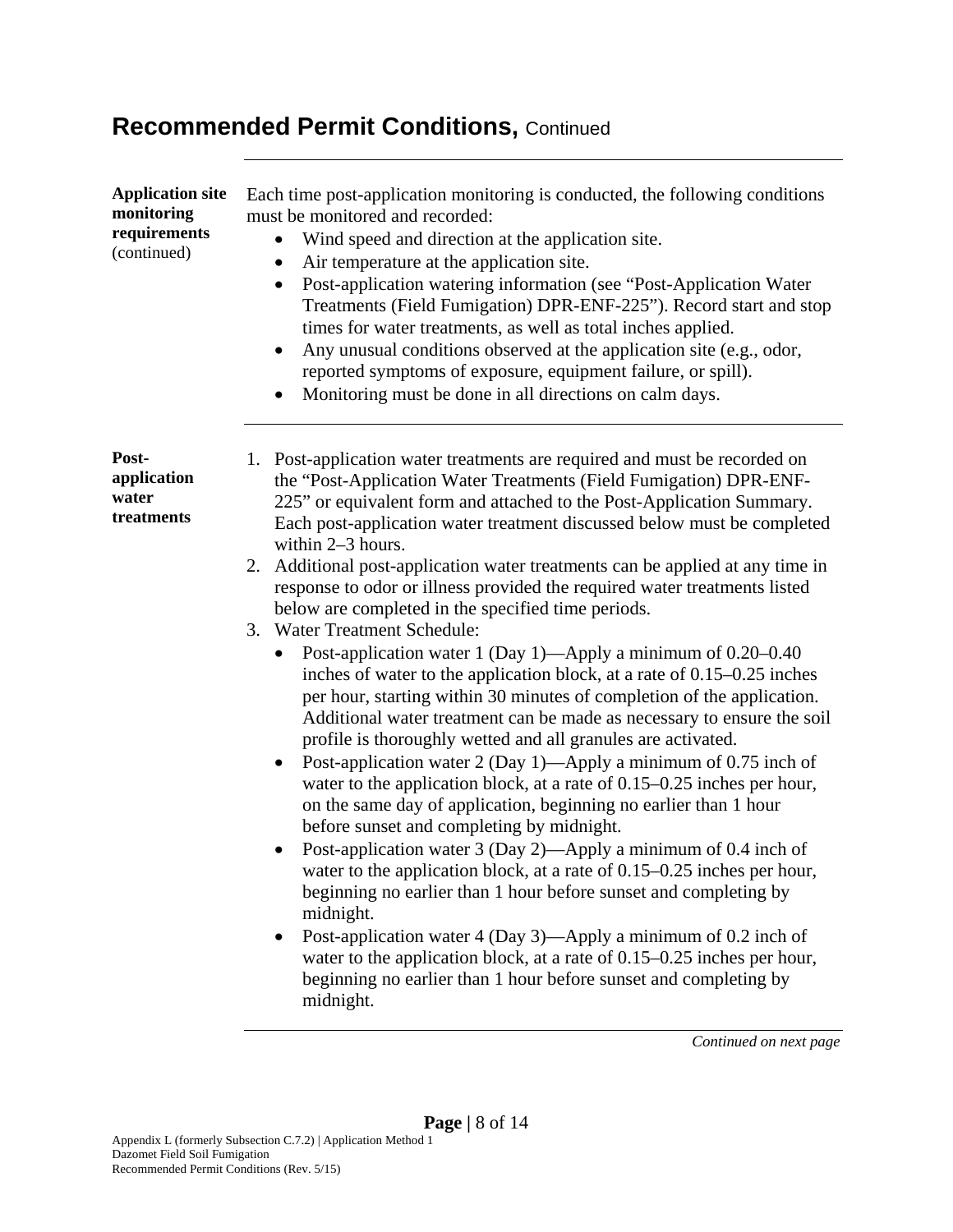**Postapplication water treatments**  (continued)

 Post-application water 5 (Day 4)—Apply a minimum of 0.1 inch of water to the application block, at a rate of 0.15–0.25 inches per hour, beginning no earlier than 1 hour before sunset and completing by midnight.

The 0.20–0.40 inch range allows the CAC to determine the amount of water required, based on local conditions such as soil type and moisture content, and air and soil temperature at the time of application.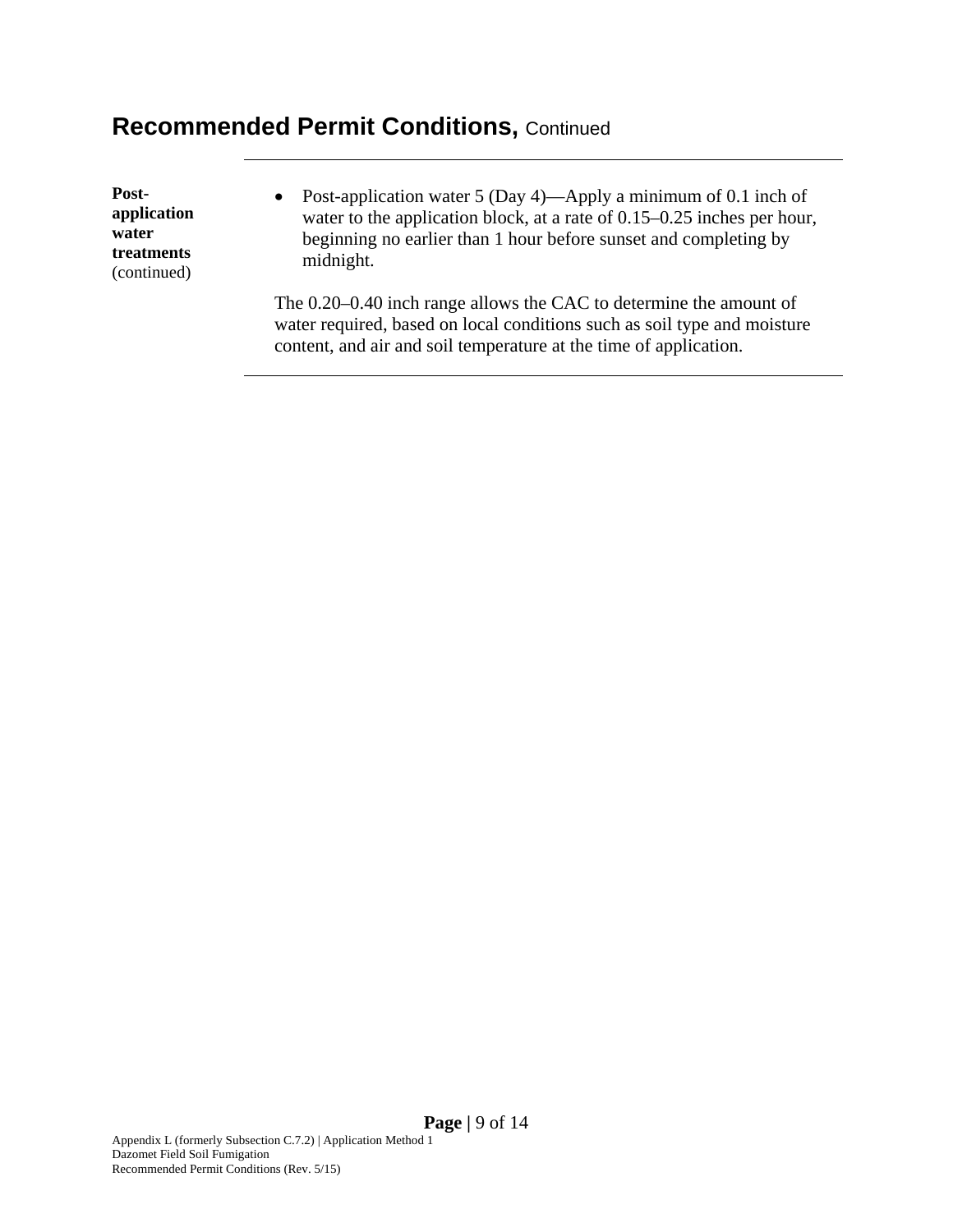|                | <b>Acres Treated</b> |      |      |      |     |     |     |     |     |     |                         |     |                |              |
|----------------|----------------------|------|------|------|-----|-----|-----|-----|-----|-----|-------------------------|-----|----------------|--------------|
| lbs product/ac | 40                   | 30   | 20   | 15   | 10  | 9   | 8   | 7   | 6   | 5   | $\overline{\mathbf{4}}$ | 3   | $\overline{2}$ | $\mathbf{1}$ |
| 421            | 2050                 | 1750 | 1250 | 1050 | 800 | 800 | 800 | 800 | 800 | 500 | 500                     | 500 | 500            | 150          |
| 396            | 1900                 | 1500 | 1100 | 900  | 700 | 700 | 700 | 700 | 700 | 400 | 400                     | 400 | 400            | 100          |
| 386            | 1900                 | 1500 | 1100 | 900  | 700 | 700 | 700 | 700 | 700 | 400 | 400                     | 400 | 400            | 100          |
| 376            | 1900                 | 1500 | 1100 | 900  | 700 | 700 | 700 | 700 | 700 | 400 | 400                     | 400 | 400            | 100          |
| 366            | 1900                 | 1500 | 1100 | 900  | 700 | 700 | 700 | 700 | 700 | 400 | 400                     | 400 | 400            | 100          |
| 356            | 1700                 | 1350 | 1000 | 800  | 650 | 350 | 650 | 650 | 650 | 350 | 350                     | 350 | 350            | 100          |
| 347            | 1700                 | 1350 | 1000 | 800  | 650 | 350 | 650 | 650 | 650 | 350 | 350                     | 350 | 350            | 100          |
| 337            | 1700                 | 1350 | 1000 | 800  | 650 | 350 | 650 | 650 | 650 | 350 | 350                     | 350 | 350            | 100          |
| 327            | 1500                 | 1150 | 850  | 700  | 550 | 550 | 550 | 550 | 550 | 300 | 300                     | 300 | 300            | 100          |
| 317            | 1500                 | 1150 | 850  | 700  | 550 | 550 | 550 | 550 | 550 | 300 | 300                     | 300 | 300            | 100          |
| 307            | 1500                 | 1150 | 850  | 700  | 550 | 550 | 550 | 550 | 550 | 300 | 300                     | 300 | 300            | 100          |
| 297            | 1300                 | 1000 | 750  | 600  | 500 | 500 | 500 | 500 | 500 | 250 | 250                     | 250 | 250            | 100          |
| 287            | 1300                 | 1000 | 750  | 600  | 500 | 500 | 500 | 500 | 500 | 250 | 250                     | 250 | 250            | 100          |
| 277            | 1300                 | 1000 | 750  | 600  | 500 | 500 | 500 | 500 | 500 | 250 | 250                     | 250 | 250            | 100          |
| 267            | 1300                 | 1000 | 750  | 600  | 500 | 500 | 500 | 500 | 500 | 250 | 250                     | 250 | 250            | 100          |
| 262            | 1000                 | 800  | 600  | 500  | 400 | 400 | 400 | 400 | 400 | 200 | 200                     | 200 | 200            | 100          |
| 257            | 1000                 | 800  | 600  | 500  | 400 | 400 | 400 | 400 | 400 | 200 | 200                     | 200 | 200            | 100          |
| 248            | 1000                 | 800  | 600  | 500  | 400 | 400 | 400 | 400 | 400 | 200 | 200                     | 200 | 200            | 100          |
| 238            | 1000                 | 800  | 600  | 500  | 400 | 400 | 400 | 400 | 400 | 200 | 200                     | 200 | 200            | 100          |
| 228            | 850                  | 700  | 500  | 450  | 350 | 350 | 350 | 350 | 350 | 200 | 200                     | 200 | 200            | 100          |
| 218            | 850                  | 700  | 500  | 450  | 350 | 350 | 350 | 350 | 350 | 200 | 200                     | 200 | 200            | 100          |
| 208            | 850                  | 700  | 500  | 450  | 350 | 350 | 350 | 350 | 350 | 200 | 200                     | 200 | 200            | 100          |
| 198            | 650                  | 550  | 400  | 350  | 250 | 250 | 250 | 250 | 250 | 150 | 150                     | 150 | 150            | 100          |
| 188            | 650                  | 550  | 400  | 350  | 250 | 250 | 250 | 250 | 250 | 150 | 150                     | 150 | 150            | 100          |
| 178            | 650                  | 550  | 400  | 350  | 250 | 250 | 250 | 250 | 250 | 150 | 150                     | 150 | 150            | 100          |
| 168            | 650                  | 550  | 400  | 350  | 250 | 250 | 250 | 250 | 250 | 150 | 150                     | 150 | 150            | 100          |
| 158            | 500                  | 450  | 300  | 300  | 200 | 200 | 200 | 200 | 200 | 150 | 150                     | 150 | 150            | 100          |
| 149            | 500                  | 450  | 300  | 300  | 200 | 200 | 200 | 200 | 200 | 150 | 150                     | 150 | 150            | 100          |
| 139            | 500                  | 450  | 300  | 300  | 200 | 200 | 200 | 200 | 200 | 150 | 150                     | 150 | 150            | 100          |
| 131            | 500                  | 450  | 300  | 300  | 200 | 200 | 200 | 200 | 200 | 150 | 150                     | 150 | 150            | 100          |
| 129            | 300                  | 300  | 200  | 200  | 100 | 100 | 100 | 100 | 100 | 100 | 100                     | 100 | 100            | 100          |
| 119            | 300                  | 300  | 200  | 200  | 100 | 100 | 100 | 100 | 100 | 100 | 100                     | 100 | 100            | 100          |
| 109            | 300                  | 300  | 200  | 200  | 100 | 100 | 100 | 100 | 100 | 100 | 100                     | 100 | 100            | 100          |
| 99             | 250                  | 250  | 150  | 150  | 100 | 100 | 100 | 100 | 100 | 100 | 100                     | 100 | 100            | 100          |
| 89             | 250                  | 250  | 150  | 150  | 100 | 100 | 100 | 100 | 100 | 100 | 100                     | 100 | 100            | 100          |
| 79             | 250                  | 250  | 150  | 150  | 100 | 100 | 100 | 100 | 100 | 100 | 100                     | 100 | 100            | 100          |
| 69             | 250                  | 250  | 150  | 150  | 100 | 100 | 100 | 100 | 100 | 100 | 100                     | 100 | 100            | 100          |
| $\leq 65$      | 200                  | 200  | 150  | 150  | 100 | 100 | 100 | 100 | 100 | 100 | 100                     | 100 | 100            | 100          |

**Buffer Zone Table 1. Dazomet Buffer Zone Values (feet) for Mechanically Incorporated Applications (except to Golf Courses, Fairways, and Greenhouses)** 

### **Page |** 10 of 14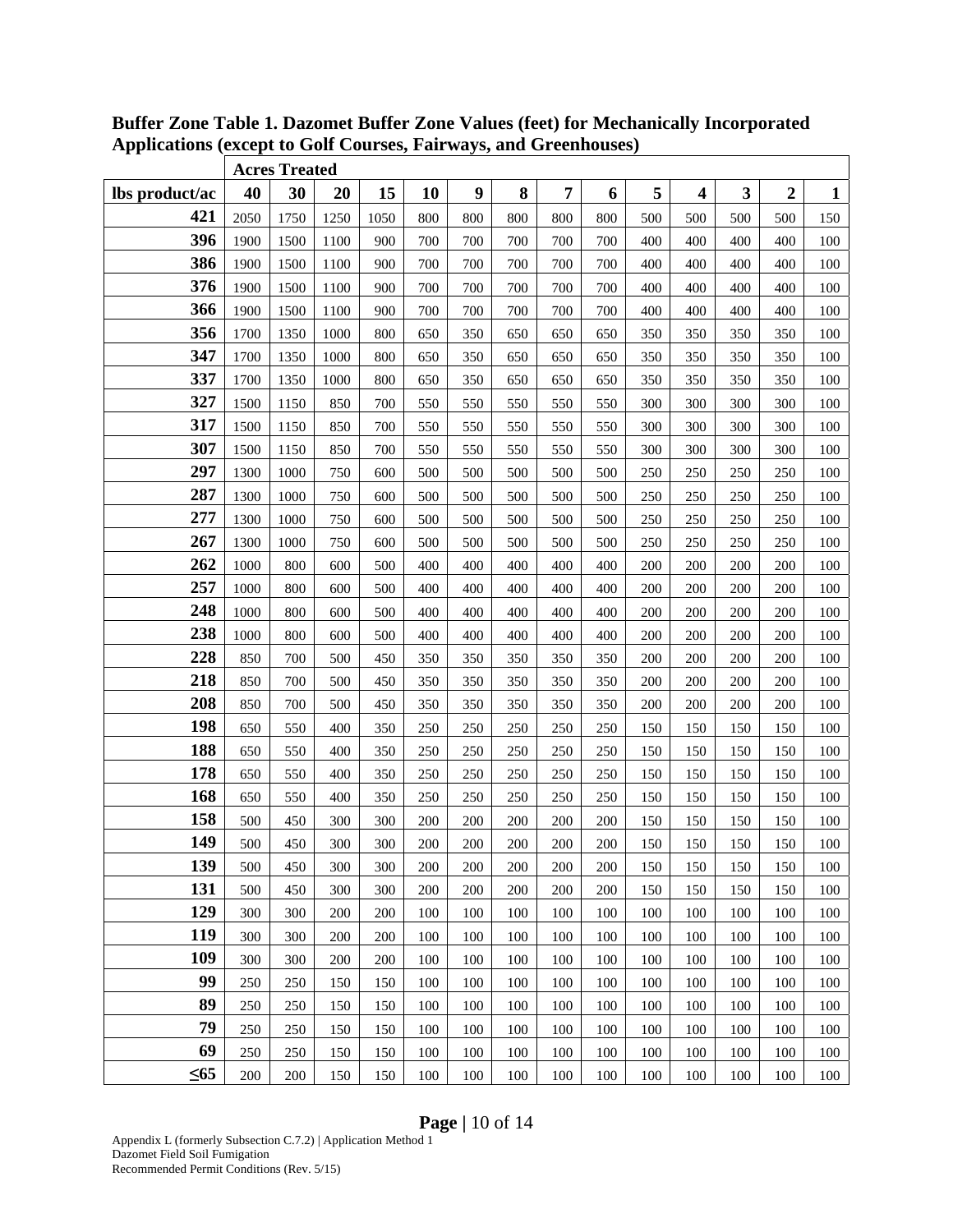#### **Buffer Zone Table 2. Dazomet Buffer Zone Values (feet) for Mechanically Incorporated Applications to certain Golf Course Fairways**

For mechanically-incorporated applications to golf course fairways only, minimum buffer zone values in Table 2 apply provided that both of the following conditions are met:

- 1) The application area is 5 acres or less; and
- 2) The length of the application area is at least twice the width of the application area (e.g., the length is 80 feet and the width is no greater than 40 feet).

| <b>Buffer Zone (feet)</b>                               |         |                |         |         |                   |  |  |  |  |  |  |
|---------------------------------------------------------|---------|----------------|---------|---------|-------------------|--|--|--|--|--|--|
| <b>Application</b><br><b>Rate (lbs</b><br>product/Acre) | 5 Acres | <b>4 Acres</b> | 3 Acres | 2 Acres | 1 Acre<br>or less |  |  |  |  |  |  |
| 525                                                     | 700     | 700            | 700     | 700     | 200               |  |  |  |  |  |  |
| 396                                                     | 400     | 400            | 400     | 400     | 100               |  |  |  |  |  |  |
| 386                                                     | 400     | 400            | 400     | 400     | 100               |  |  |  |  |  |  |
| 376                                                     | 400     | 400            | 400     | 400     | 100               |  |  |  |  |  |  |
| 366                                                     | 400     | 400            | 400     | 400     | 100               |  |  |  |  |  |  |
| 356                                                     | 350     | 350            | 350     | 350     | 100               |  |  |  |  |  |  |
| 347                                                     | 350     | 350            | 350     | 350     | 100               |  |  |  |  |  |  |
| 337                                                     | 350     | 350            | 350     | 350     | 100               |  |  |  |  |  |  |
| 327                                                     | 300     | 300            | 300     | 300     | 100               |  |  |  |  |  |  |
| 317                                                     | 300     | 300            | 300     | 300     | 100               |  |  |  |  |  |  |
| 307                                                     | 300     | 300            | 300     | 300     | 100               |  |  |  |  |  |  |
| 297                                                     | 250     | 250            | 250     | 250     | 100               |  |  |  |  |  |  |
| 287                                                     | 250     | 250            | 250     | 250     | 100               |  |  |  |  |  |  |
| 277                                                     | 250     | 250            | 250     | 250     | 100               |  |  |  |  |  |  |
| 267                                                     | 250     | 250            | 250     | 250     | 100               |  |  |  |  |  |  |
| 262                                                     | 200     | 200            | 200     | 200     | 100               |  |  |  |  |  |  |
| 257                                                     | 200     | 200            | 200     | 200     | 100               |  |  |  |  |  |  |
| 248                                                     | 200     | 200            | 200     | 200     | 100               |  |  |  |  |  |  |
| < 238                                                   | 200     | 200            | 200     | 200     | 100               |  |  |  |  |  |  |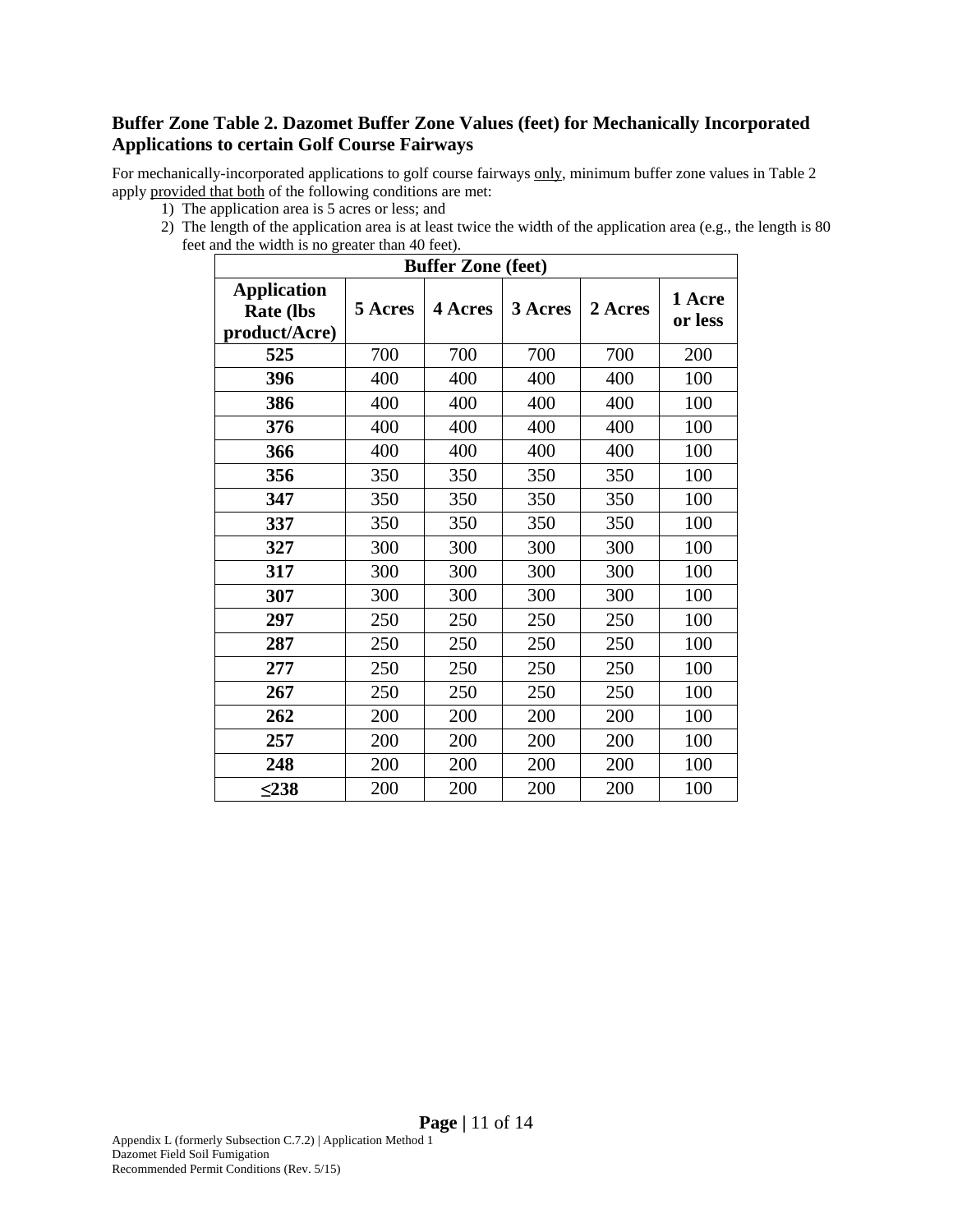|            | <b>Acres Treated</b> |     |     |     |     |     |     |     |     |     |     |     |                |              |
|------------|----------------------|-----|-----|-----|-----|-----|-----|-----|-----|-----|-----|-----|----------------|--------------|
| <b>lbs</b> |                      |     |     |     |     |     |     |     |     |     |     |     |                |              |
| product/Ac | 40                   | 30  | 20  | 15  | 10  | 9   | 8   | 7   | 6   | 5   | 4   | 3   | $\overline{2}$ | $\mathbf{1}$ |
| 262        | 1000                 | 800 | 600 | 500 | 400 | 400 | 400 | 400 | 400 | 240 | 240 | 240 | 240            | 100          |
| 257        | 1000                 | 800 | 600 | 500 | 400 | 400 | 400 | 400 | 400 | 240 | 240 | 240 | 240            | 100          |
| 248        | 1000                 | 800 | 600 | 500 | 400 | 400 | 400 | 400 | 400 | 240 | 240 | 240 | 240            | 100          |
| 238        | 1000                 | 800 | 600 | 500 | 400 | 400 | 400 | 400 | 400 | 240 | 240 | 240 | 240            | 100          |
| 228        | 850                  | 700 | 500 | 450 | 350 | 350 | 350 | 350 | 350 | 200 | 200 | 200 | 200            | 100          |
| 218        | 850                  | 700 | 500 | 450 | 350 | 350 | 350 | 350 | 350 | 200 | 200 | 200 | 200            | 100          |
| 208        | 850                  | 700 | 500 | 450 | 350 | 350 | 350 | 350 | 350 | 200 | 200 | 200 | 200            | 100          |
| 198        | 650                  | 550 | 400 | 350 | 250 | 250 | 250 | 250 | 250 | 150 | 150 | 150 | 150            | 100          |
| 188        | 650                  | 550 | 400 | 350 | 250 | 250 | 250 | 250 | 250 | 150 | 150 | 150 | 150            | 100          |
| 178        | 650                  | 550 | 400 | 350 | 250 | 250 | 250 | 250 | 250 | 150 | 150 | 150 | 150            | 100          |
| 168        | 650                  | 550 | 400 | 350 | 250 | 250 | 250 | 250 | 250 | 150 | 150 | 150 | 150            | 100          |
| 158        | 500                  | 450 | 300 | 300 | 200 | 200 | 200 | 200 | 200 | 150 | 150 | 150 | 150            | 100          |
| 149        | 500                  | 450 | 300 | 300 | 200 | 200 | 200 | 200 | 200 | 150 | 150 | 150 | 150            | 100          |
| 139        | 500                  | 450 | 300 | 300 | 200 | 200 | 200 | 200 | 200 | 150 | 150 | 150 | 150            | 100          |
| 131        | 500                  | 450 | 300 | 300 | 200 | 200 | 200 | 200 | 200 | 150 | 150 | 150 | 150            | 100          |
| 129        | 300                  | 300 | 200 | 200 | 100 | 100 | 100 | 100 | 100 | 100 | 100 | 100 | 100            | 100          |
| 119        | 300                  | 300 | 200 | 200 | 100 | 100 | 100 | 100 | 100 | 100 | 100 | 100 | 100            | 100          |
| 109        | 300                  | 300 | 200 | 200 | 100 | 100 | 100 | 100 | 100 | 100 | 100 | 100 | 100            | 100          |
| 99         | 250                  | 250 | 150 | 150 | 100 | 100 | 100 | 100 | 100 | 100 | 100 | 100 | 100            | 100          |
| 89         | 250                  | 250 | 150 | 150 | 100 | 100 | 100 | 100 | 100 | 100 | 100 | 100 | 100            | 100          |
| 79         | 250                  | 250 | 150 | 150 | 100 | 100 | 100 | 100 | 100 | 100 | 100 | 100 | 100            | 100          |
| 69         | 250                  | 250 | 150 | 150 | 100 | 100 | 100 | 100 | 100 | 100 | 100 | 100 | 100            | 100          |
| 65         | 200                  | 200 | 150 | 150 | 100 | 100 | 100 | 100 | 100 | 100 | 100 | 100 | 100            | 100          |

**Buffer Zone Table 3. Dazomet Buffer Zone Values (feet) for Water Incorporated Applications (except to Golf Courses, Fairways, and Greenhouses)**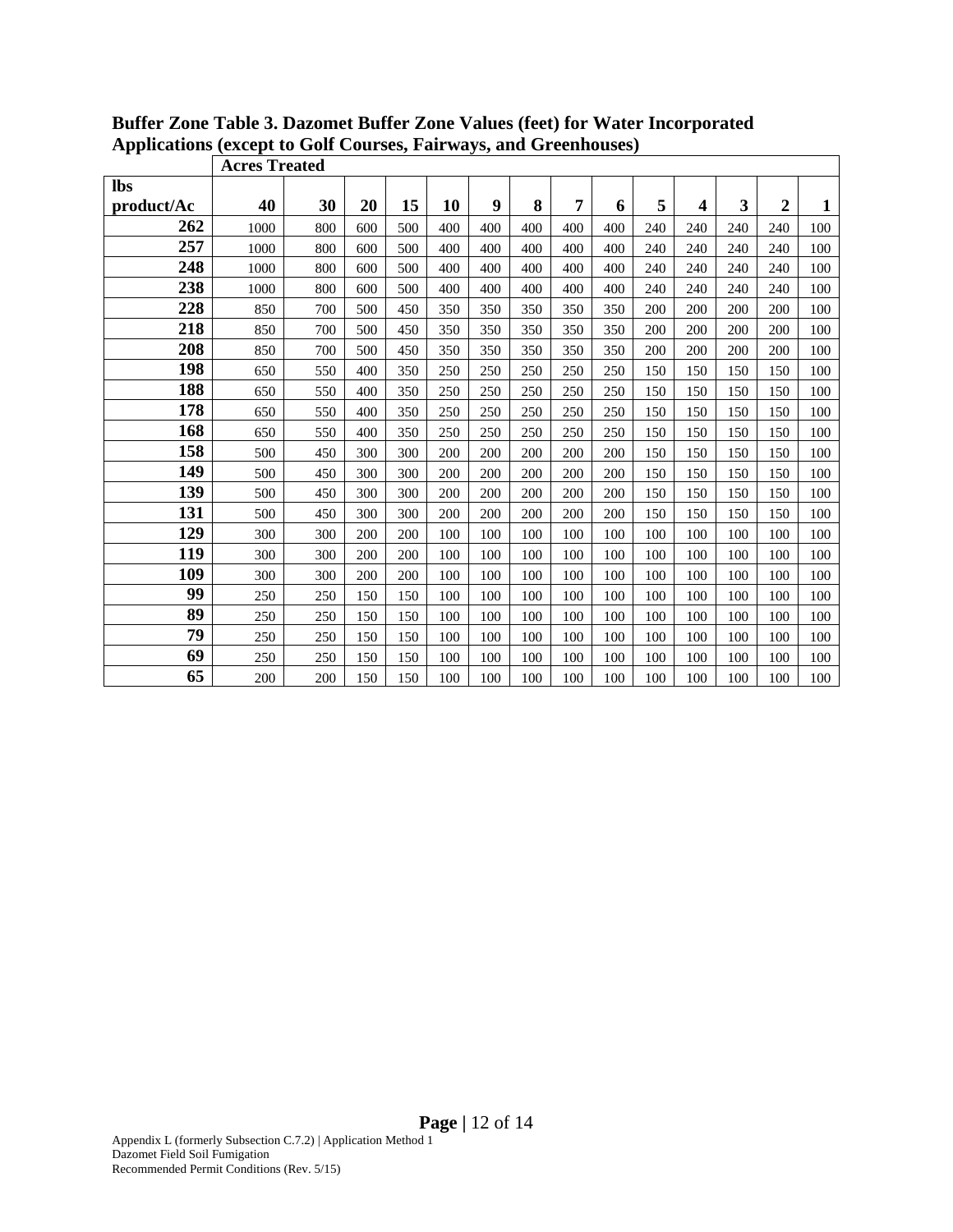### **Appendix I: Definitions**

**Application:** Activities required to incorporate metam sodium, metam potassium, or dazomet into the prepared soil. Applying additional water to the treated soil in order to suppress offsite movement of MITC is not part of the application process.

**Bystander Area:** An area typically used or visited by people, such as parks, playgrounds, lakes, reservoirs, bus stops, and other similar areas, or other areas identified by the CAC.

**Calm Day:** Day when wind speeds are forecasted to drop below 5 miles per hour and/or when field observation confirms the same.

**Drench Application:** Application is made to pre-formed beds or to rows, using low-pressure (30–35 pounds per square inch) booms with nozzles <12 inches above the top of the beds.

**MITC:** Methyl isothiocyanate. A breakdown product of metam sodium, metam potassium, and dazomet.

**Offsite Movement Suppression Requirement:** Written procedures that will provide an adequate emergency response in the event MITC odors from metam sodium, metam potassium, or dazomet are detected away from the application site, or symptoms are reported. The plan provides instructions on response procedures to cooperators and employees involved in metam sodium, metam potassium, and dazomet applications. This requirement is separate from the post-application water treatment requirements.

**Occupied Structure:** A structure that is, will be, or may be occupied at any time during the application and/or buffer-zone period. This includes living and working areas that are associated with the structure (e.g., yard, garden). Homes occupied by the property owner or permittee are excluded from this definition.

**Post-Application Water Treatment:** Required water that is applied following completion of an application of MITC for the purpose of inhibiting offgassing from treated soils. Each post-application water treatment must be applied following the constraints pertaining to post-application timing, quantity, rate, and duration as listed in the post-application requirements section of the Recommended Permit Conditions.

**Power Mulcher Application:** Metam is sprayed on or injected under the soil surface immediately in front of a power driven mulcher. The treated soil is mulched with untreated soil at a depth set to where pest control is desired and immediately compressed by a soilcompacting device.